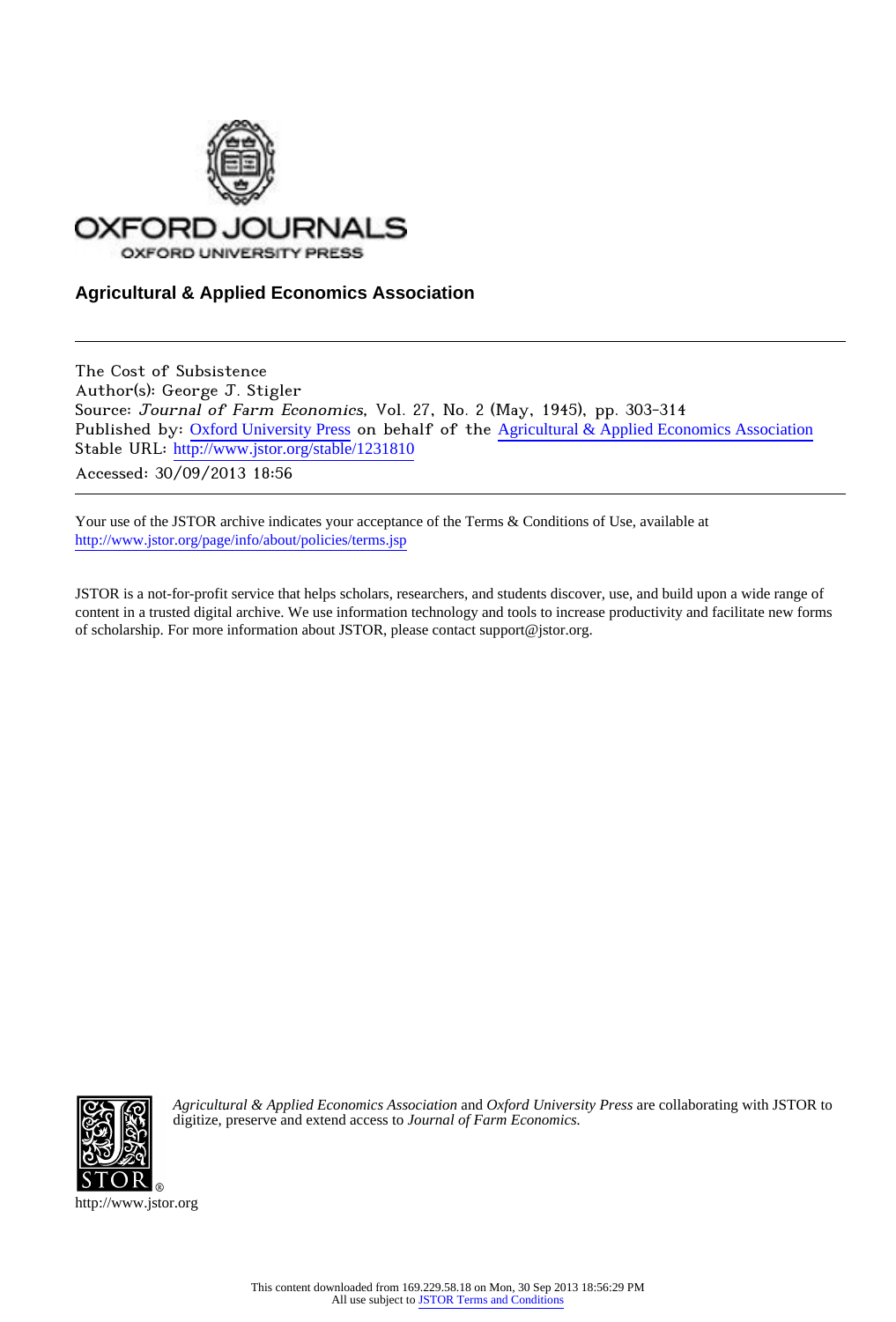# **THE COST OF SUBSISTENCE**

#### **GEORGE J. STIGLER University of Minnesota**

**LABORATE investigations have been made of the adequacy of diets at various income levels, and a considerable number of "low-cost," "moderate," and "expensive" diets have been recommended to consumers. Yet, so far as I know, no one has determined the minimum cost of obtaining the amounts of calories, protein, minerals, and vitamins which these studies accept as adequate or optimum. This will be done in the present paper, not only for its own interest but because it sheds much light on the meaning of conventional "low-cost" diets.** 

**This paper is organized under five headings, devoted to** 

- **1. The quantities of the various nutrients which should be contained in an average person's diet.**
- **2. The quantities of these nutrients which are found in certain common foods.**
- **3. The methodology of finding the minimum cost diet.**
- **4. The minimum cost diet in August 1939 and August 1944.**
- **5. Comparison with conventional low-cost diets.**

**The curious may wish to turn first to Table 2, which gives the composition and cost of the most economical diets in August 1939 and 1944 for an active economist (weighing 70 kilograms) who lives in a large city.** 

# **Nutritive Requirements**

**The economist uses a production function to describe the relationship between the quantities of the productive services and the quantity of product. The product derived from an increment of productive service A is usually assumed (1) to diminish as the quantity of A increases, and (2) to depend upon the quantities of the other productive services used with A.** 

**This approach can be applied also to the relationship between quantities of nutrients and "health" (used here generically to describe strength, vigor, avoidance of disease, etc.). The findings of nutrition studies clearly indicate:** 

- **1. After certain minimum values of the nutrients are secured, additional quantities yield decreasing (and in some cases eventually negative) returns to health.**
- **2. The optimum quantity of any nutrient depends upon the quantities of the other nutrients available.**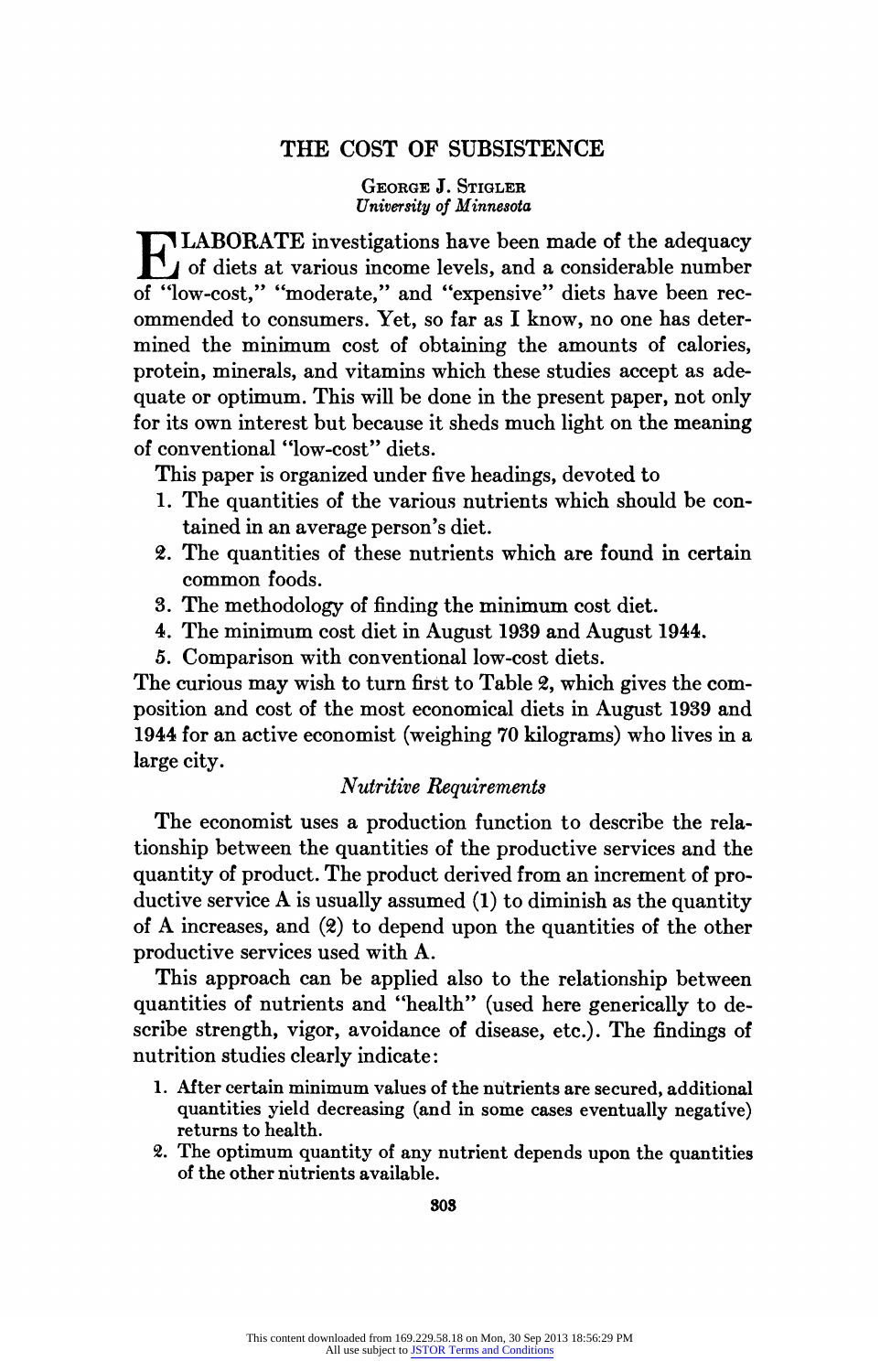**A few of the many illustrations of these findings may be given.** 

**Diminishing returns is illustrated by the facts that the amount of calcium in the body increases much more slowly than the input of calcium, and that increases of longevity are not proportional to increases of calcium inputs.' The incidence of goiter was found to vary in inverse proportion to the amount of iodine in the water in Michigan localities.2 An example of substitution is the recommendation of 30 micrograms of thiamine per 100 calories not derived from**  fats,<sup>3</sup> and one of complementarity is the loss of riboflavin which ac**companies a deficiency of thiamine.4** 

**The science of nutrition is much too young to have attained even an approximate measurement of the "health" function for representative individuals, or to determine the extent of individual variation. The optimum quantity of calories is known fairly accurately, but the requirements of other nutrients are known only roughly or not at all. Many minima (to which 50 percent is usually added as a safety factor) are found by determining the lowest level of input compatible with a stable rate of loss of the nutrient through excreta. It is probable that nutrient requirements have been overstated; for example, a 5 month experiment on young men with riboflavin held at less than two-thirds of the recommended level led to the conclusion that they did not suffer any clinical or physiological defects.5 The interrelationships among the various nutrients are even more obscure, and they are virtually ignored in dietary recommendations.** 

**The ultimate health function will doubtless be very complex. In addition to calories, the body requires about thirteen minerals (some in very minute quantities), and perhaps half as many vitamins. Protein contains two dozen amino acids, of which almost** 

**<sup>1</sup> Sherman, H. C., H. L. Campbell, and C. S. Lanford, "Experiments on the Relation of Nutrition to the Composition of the Body and the Length of Life,"** 

Proceedings of the National Academy of Science, XXV (1939), 16–20.<br>
<sup>2</sup> Curtis, G. M. and M. B. Fertman, "Iodine in Nutrition," Journal of the American Medical Association, Vol. 121 (February 6, 1943), p. 423.<br>
<sup>2</sup> Sherma

**<sup>(1944), 447-52.</sup>** 

**<sup>6</sup> The tests were made on conscientious objectors; see A. Keys, A. F. Henschel, O. Mickelsen, J. M. Brozek, and J. H. Crawford, "Physiological and Biochemical Functions in Normal Young Men on a Diet restricted in Riboflavin," Journal of Nutrition, XXVII (1944), 165-78. Similar results were found for thiamine when the daily output was .9 mg.; see A. Keys, A. F. Henschel, O. Mickelsen, and J. M. Brozek, "The Performance of Normal Young Men on Controlled Thiamine In-takes," Journal of Nutrition, XXVI (1943), 399-415.**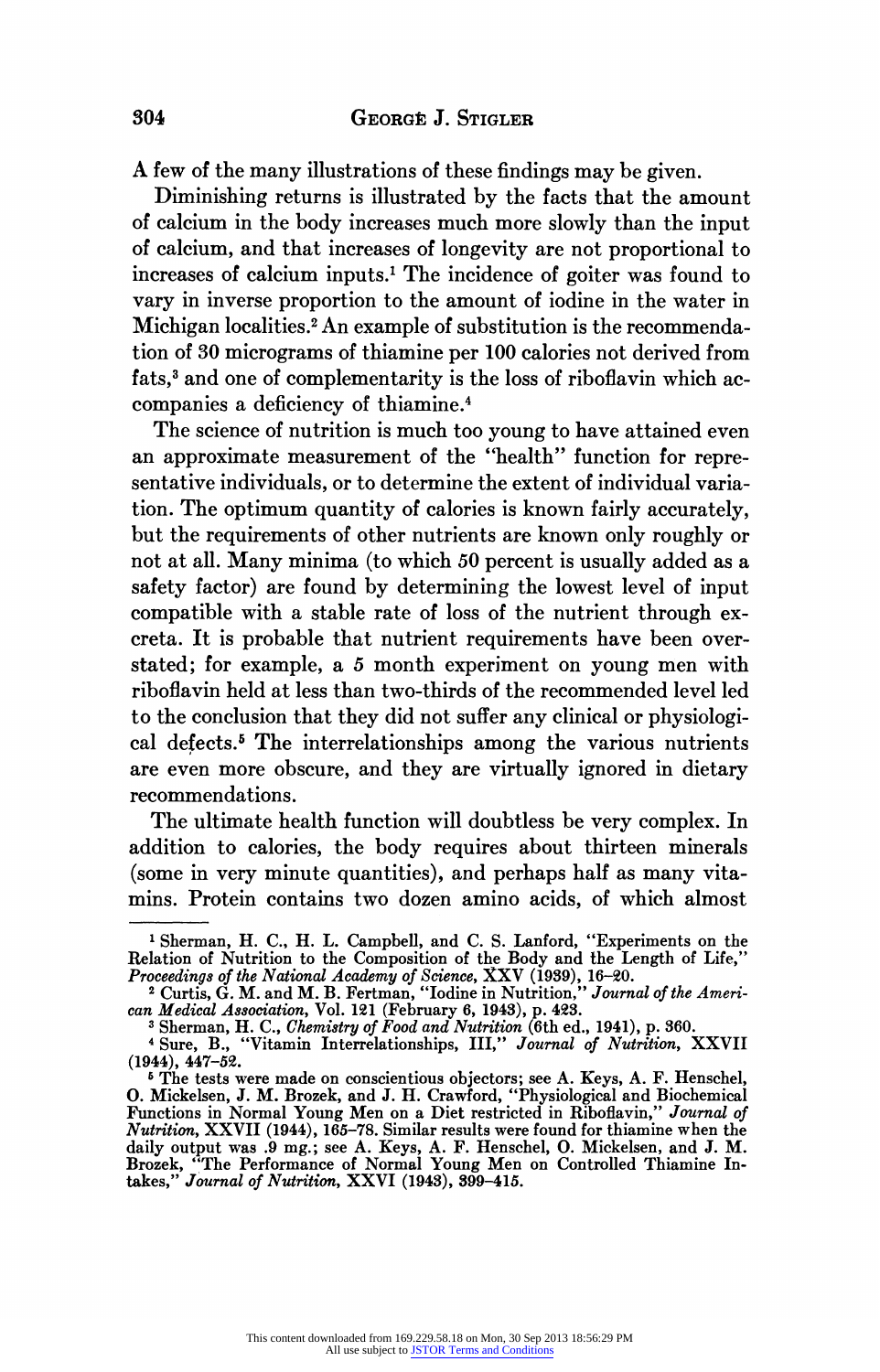**half are necessary to human beings.6 The precise determination of our needs for these-and no doubt other yet undiscovered-nutrients lies far in the future.** 

**Nevertheless standards of dietary adequacy have been established, perhaps prematurely and certainly very tentatively. The "allowances" (a term used to indicate their preliminary nature) of the National Research Council embody what is presumably the 1943 consensus of the experts; they are given in Table 1. Other minerals and vitamins are believed to be supplied in adequate quantities if these nutrients are secured from natural foods. The requirements are net of losses in the preparation of food. These standards are met by the minimum cost diets derived subsequently.** 

**TABLE 1. DAILY ALLOWANCES OF NUTRIENTS FOR A MODERATELY ACTIVE MAN (weighing 154 pounds)\*** 

| Nutrient                                                                                                                                                    | Allowance                                                                                                                                                                   |
|-------------------------------------------------------------------------------------------------------------------------------------------------------------|-----------------------------------------------------------------------------------------------------------------------------------------------------------------------------|
| Calories<br>Protein<br>Calcium<br>Iron<br>Vitamin A<br>Thiamine $(B_1)$<br>Riboflavin $(B_2 \text{ or } G)$<br>Niacin (Nicotinic Acid)<br>Ascorbic Acid (C) | calories<br>3,000<br>70<br>grams<br>.8 grams<br>milligrams<br>12<br>5,000 International Units<br>1.8 milligrams<br>2.7 milligrams<br>milligrams<br>18 -<br>milligrams<br>75 |

**\* National Research Council, Recommended Dietary Allowances, Reprint and Circular Series No. 115, January, 1943.** 

#### **Nutritive Values of Foods**

**The minimum cost of an adequate diet is obviously governed by the nutritive values and costs of the foods eligible for inclusion. The very restricted list of foods considered in this study is discussed in Section 3 and the foods are listed in Tables A and B. It may be mentioned here that only natural foods are included; vitamin pills are excluded because they do not contain all of the nutrients (known and unknown) which are necessary to good health.7** 

**The nutritive values of common foods are known only roughly,** 

**<sup>6</sup> For summaries of the present knowledge, see Yearbook of Agriculture, 1939, Food and Life; H. C. Sherman, Chemistry of Food and Nutrition (6th ed., 1941). 7 Puppies put on a diet in which the vitamins were provided from synthetic** 

**sources lived only 100 to 150 days; see J. P. Lambooy and E. S. Nasset, "The Inadequacy of Eight Synthetic B Vitamins for the Nutrition of Puppies," Journal of Nutrition, XXVI (1943), 293-302.**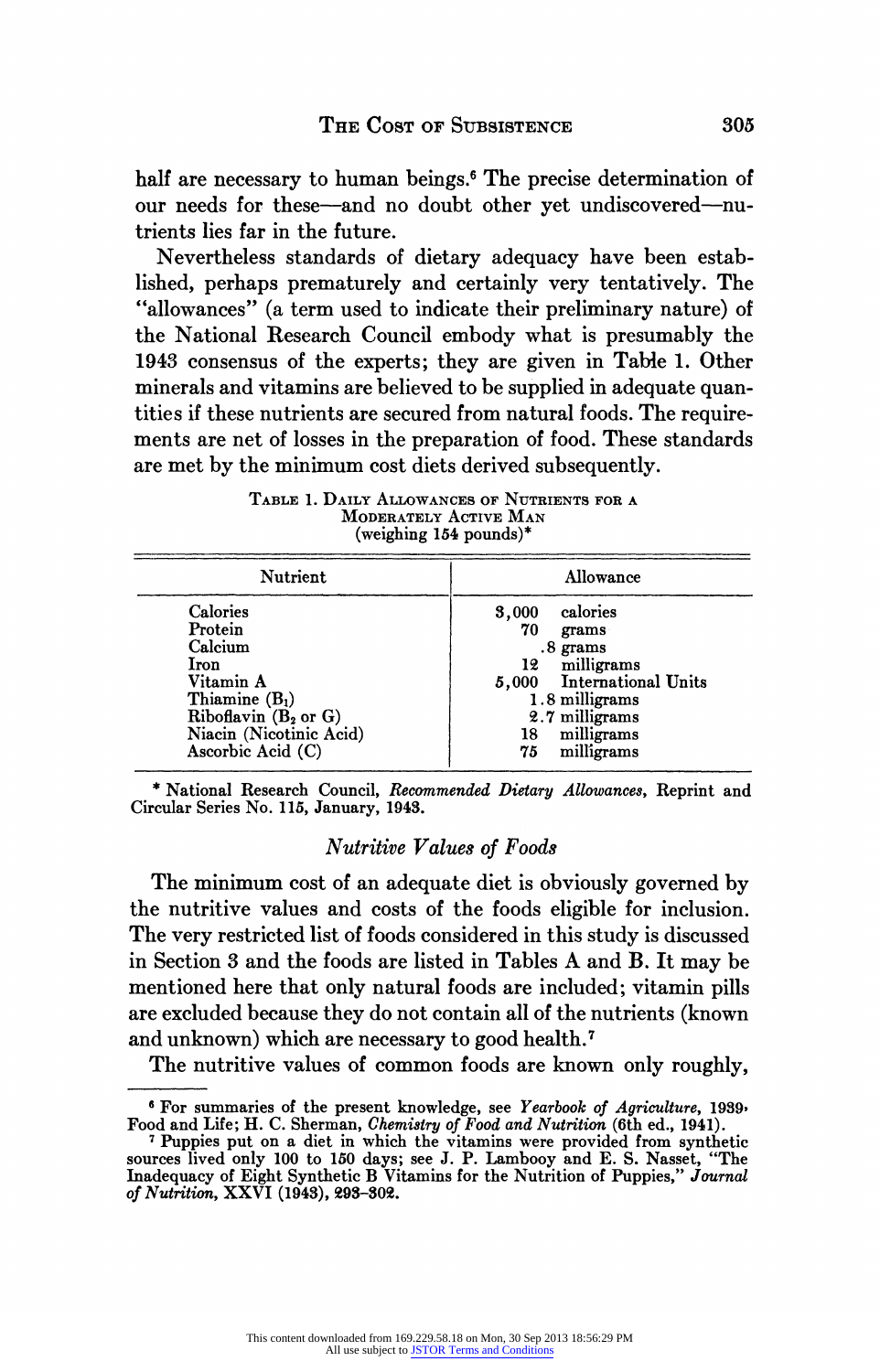| ֖֖֖֖֖֖֖֖֧ׅ֖ׅ֖ׅ֪֪ׅ֖֧֪֪ׅ֪֪֪֪֪ׅ֖֚֚֚֚֚֚֚֚֚֚֚֚֚֚֚֚֚֚֚֚֚֚֬֝֝֓֞֓֞֬ |
|-------------------------------------------------------------|
|                                                             |
|                                                             |
|                                                             |
|                                                             |
| -<br>-<br>-                                                 |
|                                                             |
|                                                             |
|                                                             |
|                                                             |
|                                                             |
|                                                             |
| י<br>ו                                                      |
|                                                             |
|                                                             |

| Assorbic<br>Acid<br>$(\text{mg.})$                                           |                                                                                                                                                                                                                                  | 82<br>ቯ                                                                                                                               | 525                                                                                                                                                                                                                  | S<br>133888888745                                                                                                                                                    |
|------------------------------------------------------------------------------|----------------------------------------------------------------------------------------------------------------------------------------------------------------------------------------------------------------------------------|---------------------------------------------------------------------------------------------------------------------------------------|----------------------------------------------------------------------------------------------------------------------------------------------------------------------------------------------------------------------|----------------------------------------------------------------------------------------------------------------------------------------------------------------------|
| $N$ iacin $(\text{mg.})$                                                     | 18188288885                                                                                                                                                                                                                      | 51                                                                                                                                    | ఇఇ౻<br>8                                                                                                                                                                                                             | Essests ergestersselle                                                                                                                                               |
| Ribo-<br>flavin<br>(mg.)                                                     | compostrativo composto<br>compostrativo composto                                                                                                                                                                                 | ೦.೨೫<br>೧೯೫                                                                                                                           | ****                                                                                                                                                                                                                 | nannana<br>Haddhan                                                                                                                                                   |
| $\begin{array}{c} \mathrm{This}\,\mathrm{mine}\\ (\mathrm{mg.}) \end{array}$ |                                                                                                                                                                                                                                  | $\frac{2}{10}$<br>نو مغنی په                                                                                                          | ە ج<br>مە                                                                                                                                                                                                            | 。その74%894940653980148748 - 118111 - 111000 - 111000 - 111000 - 111000                                                                                                |
| $V$ itamin A<br>$\frac{(1,000)}{1.01}$                                       | 30.9<br>18.9                                                                                                                                                                                                                     | 80.8890.19<br>8848289<br>2.7                                                                                                          | 169.2                                                                                                                                                                                                                | 5.504<br>$13.383$<br>$13.383$<br>$13.4$<br>$15.3$                                                                                                                    |
| $I_{\text{cm}}$                                                              | 88508884508858898889889                                                                                                                                                                                                          |                                                                                                                                       |                                                                                                                                                                                                                      | ****************************                                                                                                                                         |
| Calcium<br>(grams)                                                           | 9.74                                                                                                                                                                                                                             |                                                                                                                                       |                                                                                                                                                                                                                      |                                                                                                                                                                      |
| Protein<br>(grams)                                                           | 1.<br>118588885838888381.<br>11858888583888883                                                                                                                                                                                   |                                                                                                                                       |                                                                                                                                                                                                                      | 81882838345838355555688355555                                                                                                                                        |
| $\frac{\text{Calories}}{\text{(1,000)}}$                                     |                                                                                                                                                                                                                                  |                                                                                                                                       |                                                                                                                                                                                                                      |                                                                                                                                                                      |
| Edible<br>Weight<br>per \$1.00<br>(grams)                                    | ල ගෙන ග ග ග ග ග                                                                                                                                                                                                                  |                                                                                                                                       | <u>e Ergans Sagars segar Ergens segarage i sösere segare er eget sösere segare segare i s</u>                                                                                                                        |                                                                                                                                                                      |
| Price<br>Aug. 15,<br>1989<br>(cents)                                         |                                                                                                                                                                                                                                  |                                                                                                                                       | の「ぷ」でもさ」な」をいしいですのであります。そのももなりものからでもありのとどももののでさせてきる。これは、そのでですからのことのので、それはこのでもからでもないかのでもないかのかもあるのでももので<br>おんぷでもらくているのはこれにものです。それはこのものでもないのでもないです。                                                                      |                                                                                                                                                                      |
| j                                                                            |                                                                                                                                                                                                                                  |                                                                                                                                       |                                                                                                                                                                                                                      |                                                                                                                                                                      |
| Commodity                                                                    | Wheat Cereal (Enriched)<br>Corn Flakes<br>Corn Meal<br>Hominy Grits<br>Rolled Oats<br>White Bread (Enriched)<br>Wheat Flour (Enriched)<br>Whole Wheat Bread<br>Pound Cake<br>Soda Crackers<br>lye Bread<br>Macarony<br>Rice<br>E | Evaporated Milk (can)<br>Butter<br>Oleomargarine<br>Eggs<br>Cheese (Cheddar)<br>eanut Butter<br>Aayonnaise<br>Cream<br>Crisco<br>kilk | Leg of Lamb<br>Lamb Chops (Rib)<br>Pork Chops<br>Pork Loin Roast<br><b>Tam-smoked</b><br>Lard<br>Sirloin Steak<br>Round Steak<br>Rib Roast<br>Chuck Roast<br>iver (Beef)<br><b>Salt Pork</b><br><b>Scon</b><br>Plate | Salmon, Pink (can)<br>Roasting Chicken<br>Veal Cutlets<br>Oranges<br>Green Beans<br>Cabbage<br>Carrots<br>Celery<br>Lettuce<br>Onions<br>Bananas<br>Lemons<br>Apples |

306

# **GEORGE J. STIGLER** GEORGE **J. STIGLER**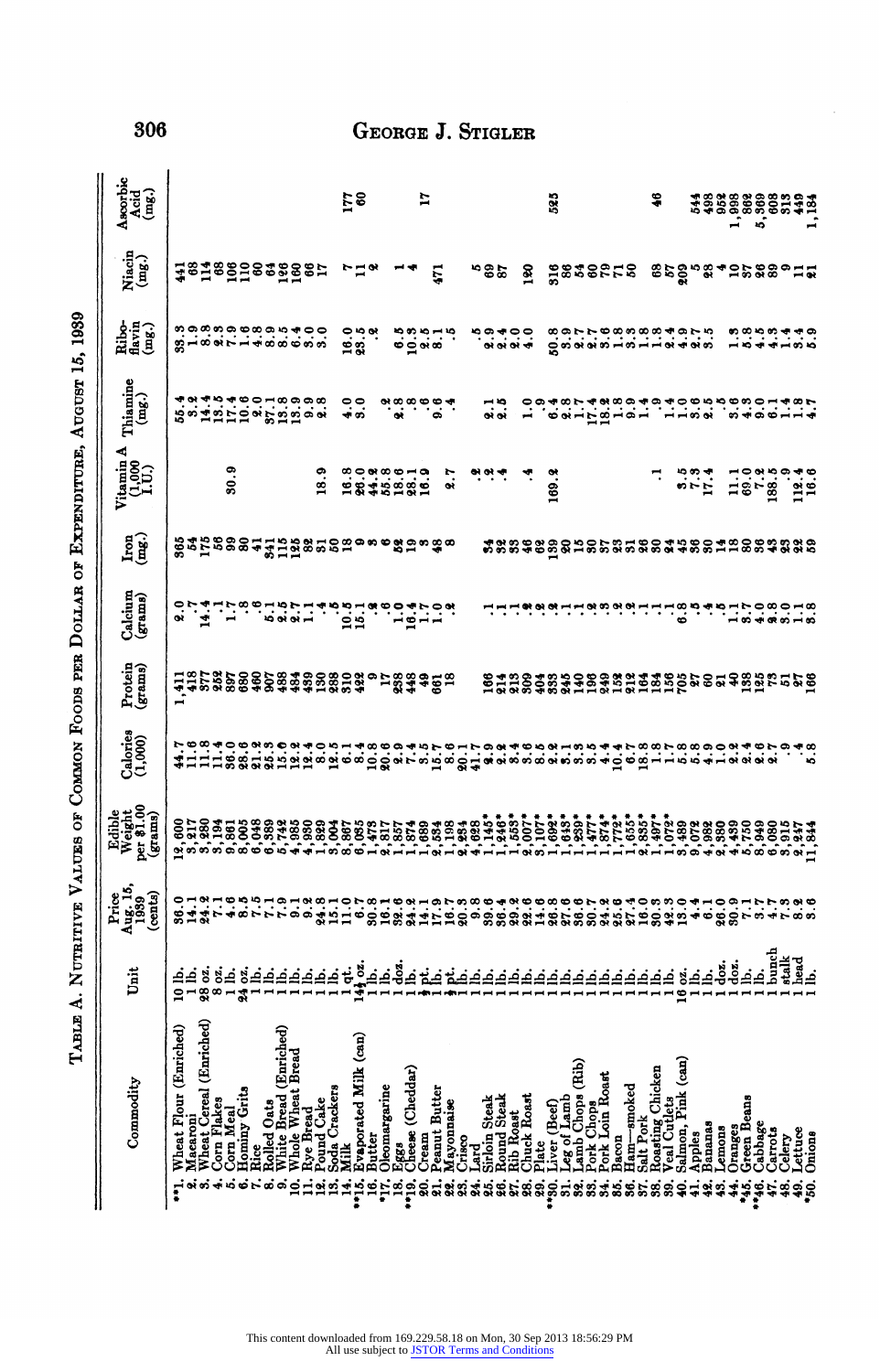| <b>22222323</b><br>22223323<br>ឌីនីឌីឌីឌីឌី                                                                                                                                                                                                                                                                                                                                                                                                                                                                                                                                                       | Ascorbic<br>Acid<br>(mg.)                                                                            | $-22222$                                                                                                                                                                  | 38                               |
|---------------------------------------------------------------------------------------------------------------------------------------------------------------------------------------------------------------------------------------------------------------------------------------------------------------------------------------------------------------------------------------------------------------------------------------------------------------------------------------------------------------------------------------------------------------------------------------------------|------------------------------------------------------------------------------------------------------|---------------------------------------------------------------------------------------------------------------------------------------------------------------------------|----------------------------------|
| さいなのはののからのおい いいのかいだい<br>"န္မွဳ"<br><b>gees</b>                                                                                                                                                                                                                                                                                                                                                                                                                                                                                                                                                    | $\overset{\text{Niacin}}{(\text{mg.})}$                                                              | <b>SHEALSSESH</b>                                                                                                                                                         | 185                              |
| 7.5                                                                                                                                                                                                                                                                                                                                                                                                                                                                                                                                                                                               |                                                                                                      |                                                                                                                                                                           | တက္တ                             |
| ం<br>بەت<br>œ<br>$\ddot{\mathbf{a}}$ is a                                                                                                                                                                                                                                                                                                                                                                                                                                                                                                                                                         | $\begin{array}{c} \mathrm{Ribofa} \mathrm{vir} \\ (\mathrm{mg.}) \end{array}$                        |                                                                                                                                                                           | −∽ສ                              |
| e.                                                                                                                                                                                                                                                                                                                                                                                                                                                                                                                                                                                                | Thiamine<br>(mg.)                                                                                    |                                                                                                                                                                           | 5.04                             |
|                                                                                                                                                                                                                                                                                                                                                                                                                                                                                                                                                                                                   | Vitamin $\Lambda$<br>(1,000 I.U.)                                                                    | فنفغض<br>۰<br>$\begin{array}{r} 17.4 \\ 5.4 \\ 641.7 \\ 641.7 \end{array}$<br>S                                                                                           | 132.3<br>145.0                   |
| $\frac{3.9}{2.7}$<br>$\frac{10.3}{2}$<br>$\ddot{ }$ .3<br>$\frac{1}{2}$ $\frac{1}{2}$                                                                                                                                                                                                                                                                                                                                                                                                                                                                                                             | $I_{\text{imp}}$                                                                                     | ខ្លួន្ទដុទ្ធ ឧននន្ទ្ទ   ទុខក្ល                                                                                                                                            |                                  |
| ssags = sa spage = sa spage  <br>$ \frac{5}{8} $    =                                                                                                                                                                                                                                                                                                                                                                                                                                                                                                                                             | B. NUTRITIVE VALUES OF COMMON FOODS PER DOLLAR OF EXPENDITURE, AUGUST 15, 1944<br>Calcium<br>(grams) |                                                                                                                                                                           | $3.1$<br>$3.1$<br>$3.1$          |
| は107044052330585040 1<br>$\frac{1}{8}$ $\frac{3}{8}$ $\frac{3}{8}$ $\frac{1}{2}$ $\frac{3}{8}$ $\frac{3}{8}$ $\frac{1}{2}$ $\frac{3}{8}$ $\frac{3}{8}$ $\frac{1}{2}$ $\frac{3}{8}$ $\frac{3}{8}$ $\frac{1}{2}$ $\frac{3}{8}$ $\frac{3}{8}$ $\frac{1}{2}$ $\frac{3}{8}$ $\frac{3}{8}$ $\frac{1}{2}$ $\frac{3}{8}$ $\frac{3}{8}$ $\frac{3}{8}$                                                                                                                                                                                                                                                      | Protein<br>(grams)                                                                                   |                                                                                                                                                                           |                                  |
| <u>មិន្ទ័ន្ទន្ទ័ន្ទ័ន្ធន័ន្ធន័ន្ធដូចន្ទ័ន្ទន្ទ័ន្ទន្ទ័ន្ទ័ន្ទន្ទ័ន្ទដូចន</u><br>$0.41.440.1000440004440018$<br>$\alpha$ - $\alpha$ - $\alpha$ or                                                                                                                                                                                                                                                                                                                                                                                                                                                  | Calories<br>(1,000)                                                                                  | みはおぼさえも、4482222                                                                                                                                                           |                                  |
|                                                                                                                                                                                                                                                                                                                                                                                                                                                                                                                                                                                                   |                                                                                                      |                                                                                                                                                                           |                                  |
| portions                                                                                                                                                                                                                                                                                                                                                                                                                                                                                                                                                                                          | Price<br>Aug. 15, 1944<br>(cents)                                                                    | 88.89.95.48125525.45                                                                                                                                                      |                                  |
| Quantities including inedible<br>Fineapple (can)<br>Asparagus (can)<br>Green Beans (can)<br>Core dens (can)<br>Corn (can)<br>Peas (can)<br>Peas (can)<br>trawberry Preserves<br>, Tomatoes (can)<br>1 Domies, Soup (can)<br>1 Punnes, Dried<br>1 Punnes, Dried<br>1 Peas, Dried<br>1 Lima Beans, Dried<br>1 Lima Beans, Dried<br>1 Coffee Beans, Dried<br>Spinach<br>Sweet Potatoes<br>Peaches (can)<br>Pears (can)<br>Sugar<br>Corn Sirup<br>Cocoa<br>Chocolate<br>Molasses<br>Potatoes<br>Spinach<br>Sweet Po<br>å<br>ÜΩ.<br>្នំ ៖<br>កុំនិងខ្លួនខ្លួនខ្លួនខ្ញុំនិងខ្ញុំនិន្ទន៍ទីទី ដែលប្ដូន៩ ដ | <b>Тавье</b><br>Commodity                                                                            | When Flour<br>Cheat Certain<br>1. Noted Oats<br>1. Noted Oats<br>1. Notates<br>1. Notates<br>1. Notates<br>1. Narota Flour-1.<br>1. Narota Flour-1.<br>1. Narota Flour-1. | $(Pork)^*$<br>Beets <sup>2</sup> |

# $\textbf{H} \times \textbf{C}$  **COST OF SUBSIS**

**9.6 138 2.7 54 2,90.7 8.4 5.4 83 1, 912 307** 2007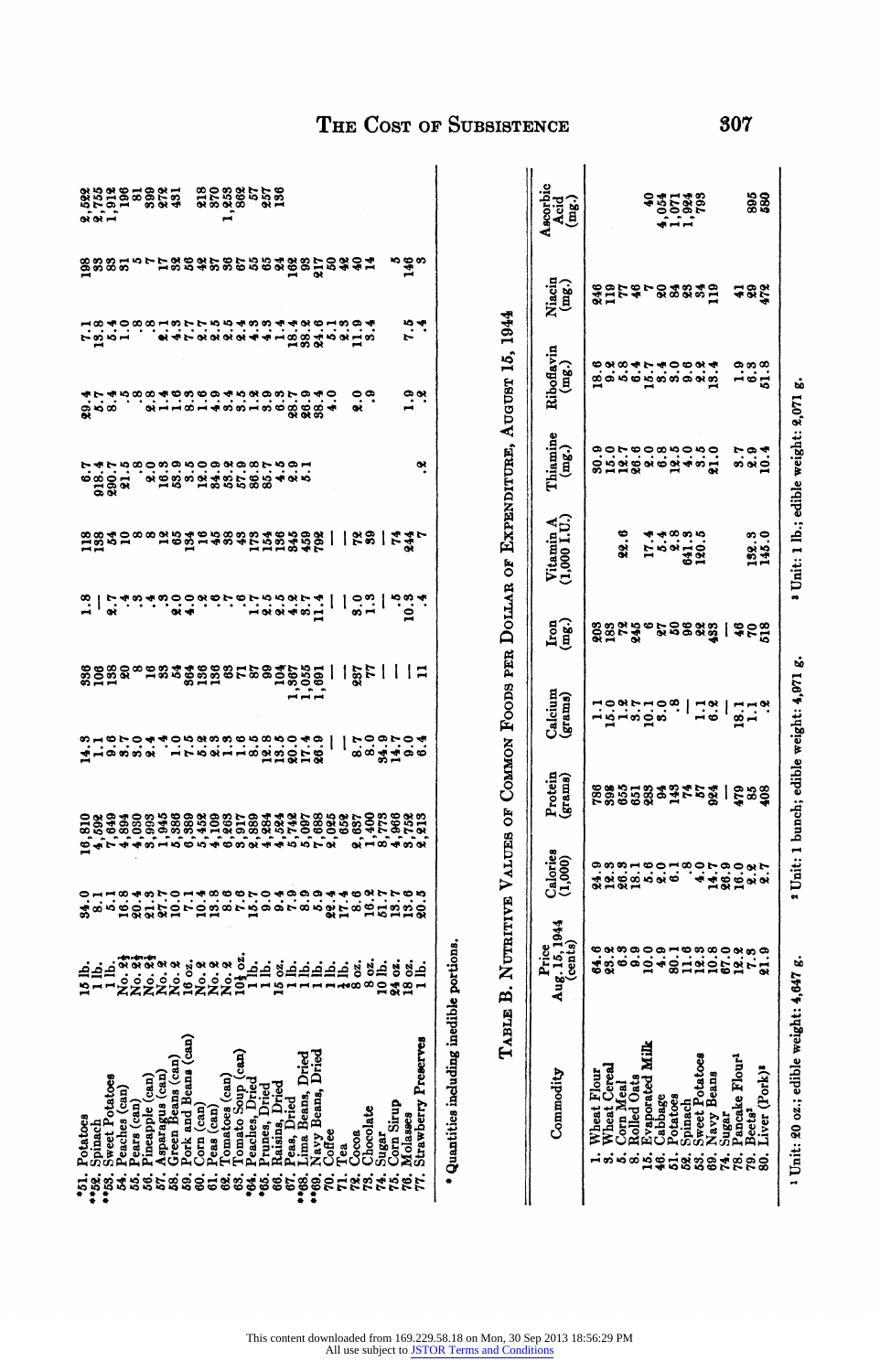**and indeed they can be known only roughly. A large margin of uncertainty arises on several scores:** 

- **1. Many nutritive values have not been established quantitatively, or have been determined by obsolete and inaccurate techniques, or the determinations have large standard errors. Beef flank is known to contain the B complex, but the quantities are unknown. Vitamin A is measured by the rate of growth of rats, with standard errors averaging 10 or 15 percent of the mean values.**
- **2. Most foods are not even approximately homogeneous, and wide ranges of nutritive values are found. For example, the milligrams of ascorbic acid in 100 grams of apples varies as follows with variety:8**

| Jonathan      | 4.4  |
|---------------|------|
| McIntosh      | 2.0  |
| Northern Spy  | 11.0 |
| Ontario       | 20.8 |
| Winesap       | 5.8  |
| Winter Banana | 6.6  |

**Again, the ascorbic acid in milk varies with the season.** 

- **3. The maturity of the product, the length and conditions of storage, temperature, and similar factors are important. The ascorbic acid decreases with the maturing of corn, but the vitamin A content increases. Vitamin A, thiamine, and ascorbic acid are often lost during storage.**
- **4. Even when the nutritive values of the food are known, they are much affected by the way the food is prepared. Well-done rib roasts of beef have 69 percent of the thiamine, 77 percent of the riboflavin, and 79 percent of the niacin present in the raw cuts. Cabbage has a high ascorbic acid content, but if it is boiled for several hours and the liquid discarded, virtually none of the vitamin survives. On the other hand the vitamin A in turnip greens is increased by cooking.**
- **5. The proportion of food wasted is an additional unknown in the evaluation of ordinary diets.9**
- **6. The nutrients in foods cannot be wholly extracted. Spinach contains much calcium but it is not nutritionally available because of the presence of oxalic acid.**

**Enough difficulties have been indicated to suggest the almost infinite complexity of a refined and accurate assessment of nutritive value of a diet.** 

<sup>&</sup>lt;sup>8</sup> On this and subsequent points, see L. E. Booher, E. R. Hartzler, and E. M. Hewston, A Compilation of the Vitamin Values of Foods in Relation to Processing and Other Variants, Department of Agriculture, Circular 638 (Ma

Department of Agriculture, Miscell. Public. No. 536 (1944).<br><sup>9</sup> Another difficulty that may be mentioned in this connection is the variation<br>in the quantity of food received for a given price, as when oranges are purchased **the dozen and celery by the stalk.**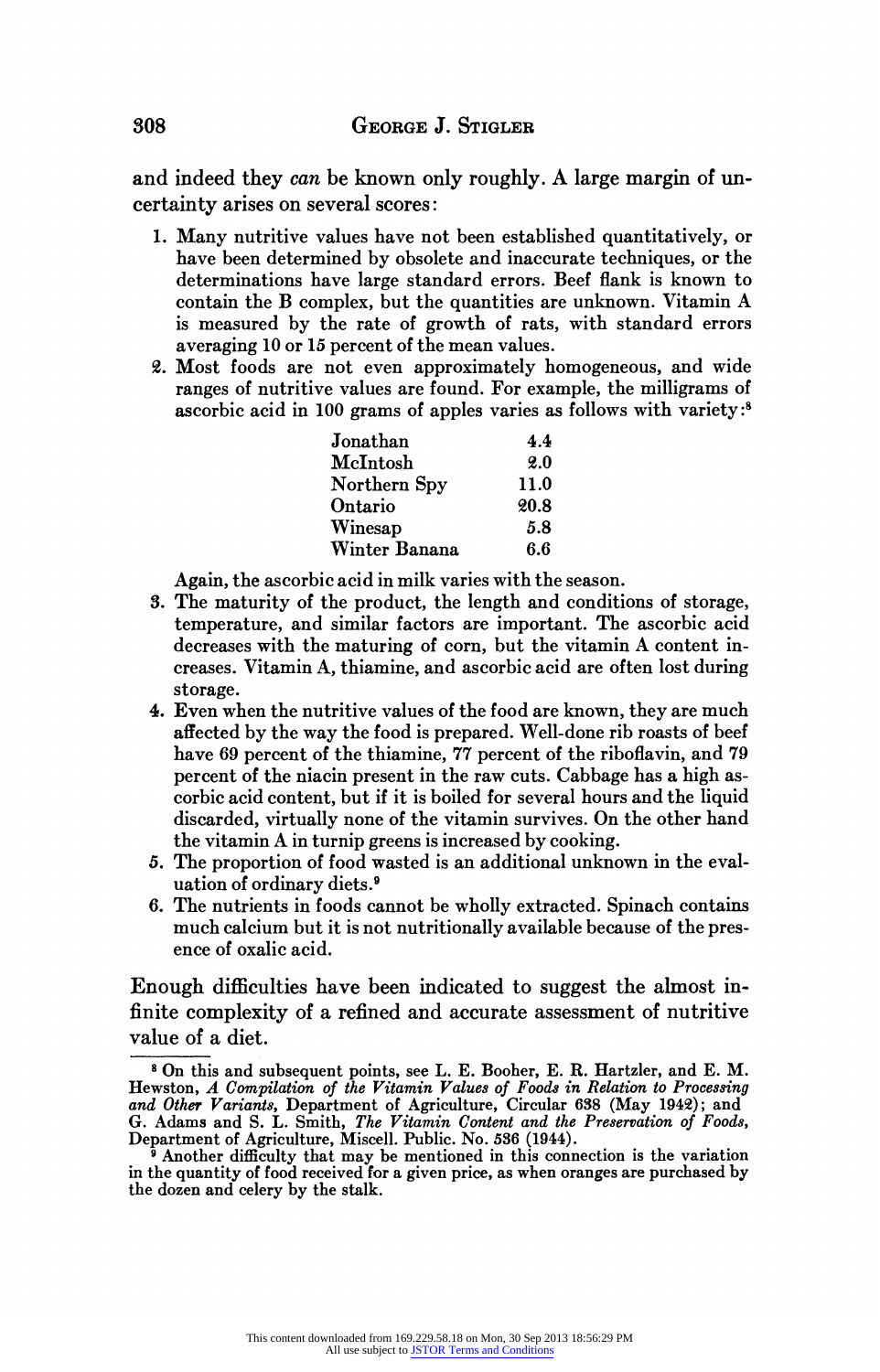**In the subsequent work, I use C. Chatfield and G. Adams' Proximate Composition of American Food Materials for estimates of inedible refuse, calories, and protein.10 The data on minerals and vitamins are from the unusually complete summary by A. D. Bowes and C. F. Church, Food Values of Portions Commonly Used." In light of the foregoing remarks it should not be necessary to belabor the tentativeness of the figures.** 

**The average nutritive values used are those of the foods as purchased. The losses due to waste and faulty preparation are ignored,**  as in most diet appraisals,<sup>12</sup> in part for the common reason that **virtually nothing is known about the extent of these losses. But there is also the reason that these losses are largely avoidable, and a person who wished to minimize the cost of his food could reduce them to inappreciable amounts.** 

#### **Methodology**

**The first step is to select a list of potential commodities; obviously the wider this list the lower the cost of the "adequate" diet will probably be. The list here chosen consists of the commodities for which retail prices are reported by the Bureau of Labor Statistics.l3 The list is reproduced in Table A, along with the nutritive values of one dollar's expenditures on each commodity.** 

**The BLS list is a short one, and it excludes almost all fresh fruits, nuts, many cheap vegetables rich in nutrients, and fresh fish. It is beyond question that with a fuller list the minimum cost of meeting the National Research Council's allowances could be reduced, possibly by a substantial amount.14** 

**Since the prices are averages of many (large) cities, the minimum cost diet will in principle be affected by seasonal price patterns and should be computed separately for each month. This effect will not prove to be great because seasonal foods play little** 

**<sup>10</sup> Department of Agriculture, Circular 549, June 1940.** 

<sup>&</sup>lt;sup>11</sup> Privately printed, Philadelphia (5th ed., 1944).<br><sup>12</sup> Diets of Families of Employed Wage Earners and Clerical Workers in Cities,<br>Department of Agriculture, Circular 507, January 1939; Family Food Consumption<br>and Diet

<sup>&</sup>lt;sup>13</sup> The commodities are described in Retail Prices of Food, 1923-36, Bureau of Labor Statistics, Bulletin 635, October 1937. The price quotations are averages of **51 large cities in 1939 and 56 cities in 1944; they were taken from the Monthly Labor Review, October 1939 and December 1944.** 

**<sup>14</sup>A physiological chemist to whom I showed the diets recommended in turn a mixture he fed to rats, which would (in 1945) cost a man about \$27 a year.**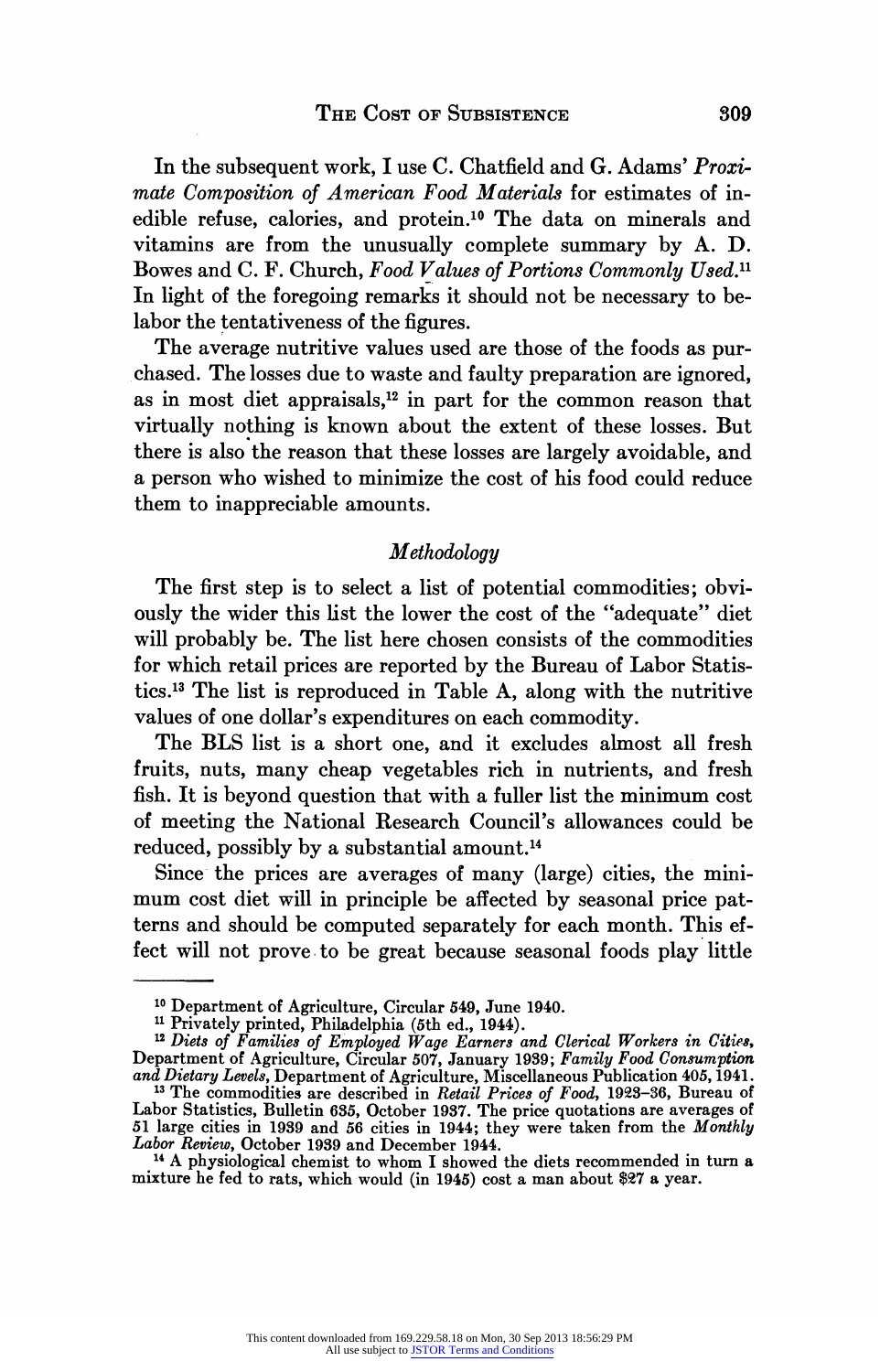**part in the minimum cost diet.15 It may be noted also that since the prices are averages, they overstate the cost for a representative city because a food with lower-than-average price can be exploited and a food with higher-than-average price curtailed.** 

**As a first step in finding the minimum cost diet, one may exclude any commodity all of whose nutritive values (per dollar of expenditure) are less than those of some other commodity. This procedure is carried a trifle farther in practice, by excluding also a commodity which is definitely inferior to another in its important nutrients and only slightly superior in others. For example, white bread (commodity no. 9) has less than half the nutrients (per dollar) of white flour (commodity no. 1) except for calcium, for which neither commodity is an economical source. This preliminary weeding reduces the list of eligible foods from 77 to 15, and excludes all meats except liver, all sugars, beverages, and patented cereals. The survivors are starred in Table A.** 

**Thereafter the procedure is experimental because there does not appear to be any direct method of finding the minimum of a linear function subject to linear conditions. By making linear combinations of various commodities it is possible to construct a composite commodity which is superior in all respects to some survivor, and by this process the list of eligible commodities can be reduced at least to 9 (which are double starred in Table A). The nutritive values of each of these commodities is then expressed in terms of days' supply of requirements. Various combinations of commodities were used to fulfill certain nutrient requirements,16 and the one finally chosen is presented in Section 4. There is no reason to believe that the cheapest combination was found, for only a handful of the 510 possible combinations of commodities were examined.17 On the other hand the annual cost could not have been reduced by more than a few dollars by a better selection from these commodities.18** 

**<sup>16</sup>Although it is possible that if the diets had been constructed with prices for some other month, other foods would have been chosen.** 

**<sup>16</sup> An excess of calories is objectionable, but there is no reason to expect ill effects of moderately excessive intakes of the other nutrients. In the test of various combinations of foods, those nutrients (in addition to calories) which would, if fulfilled, necessarily imply fulfillment of other nutrient conditions were used in the algebraic solution.** 

**<sup>17</sup>As a matter of fact, each of these combinations will have a different cost with each set of linear (nutrient) conditions, and there are many such nutrient conditions** 

<sup>&</sup>lt;sup>18</sup> The nutrient with the highest cost (when secured from its most economical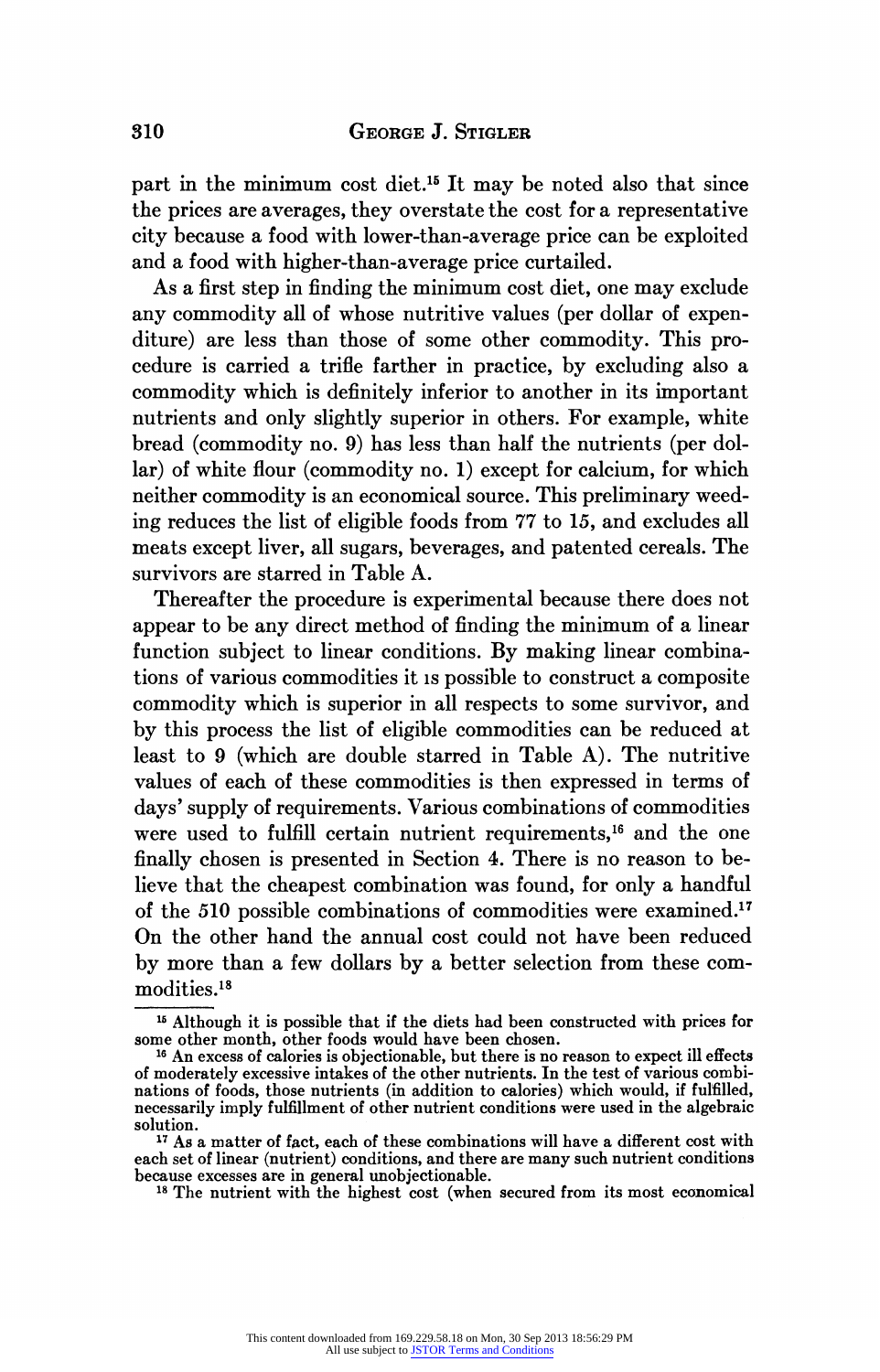**The derivation of the minimum cost budget for 1944 follows the same procedure.19 The surviving commodities surviving the first test are reproduced in Table B.20 Because of computational limitations, fewer trial combinations were investigated but again no large reduction in cost is possible by further search.** 

**It should be added that the content of a diet can be altered substantially without affecting its cost appreciably. In the process of finding the 1939 minimum cost budget several alternative budgets of only slightly higher costs were found among the most preferable commodities.21 It also appears reasonable to suppose that the number of commodities could be increased materially without increasing much the cost of the diet, although the laborious calculations necessary to illustrate this were not undertaken.** 

### **The Minimum Cost Diets**

**The minimum cost diets for August 1939 and August 1944 are given in Table 2, and their nutritive values are compared with the National Research Council's allowances in Table 3. Consideration** 

| Commodity        | August 1939 |         |          | August 1944 |  |
|------------------|-------------|---------|----------|-------------|--|
|                  | Quantity    | Cost    | Quantity | Cost        |  |
| Wheat Flour      | 370 lb.     | \$13.33 | 535 lb.  | \$34.53     |  |
| Evaporated Milk  | 57 cans     | 3.84    |          |             |  |
| Cabbage          | 111 lb.     | 4.11    | 107 lb.  | 5.23        |  |
| Spinach          | 23 lb.      | 1.85    | 13 lb.   | 1.56        |  |
| Dried Navy Beans | 285 lb.     | 16.80   |          |             |  |
| Pancake Flour    |             |         | 134 lb.  | 13.08       |  |
| Pork Liver       |             |         | 25 lb.   | 5.48        |  |
| Total Cost       |             | \$39.93 |          | 859.88      |  |

**TABLE 2. MINIMUM COST ANNUAL DIETS, AUGUST 1939 AND 1944** 

**source) is calories; it would require \$24.50 to supply for a year the calories from flour (commodity no. 1). But then only 61 days' calcium would be provided, and the most efficient source (cheese, no. 19) could meet the deficiency only at a cost of \$14.90, and the contribution to calories would be relatively small. The requirements for vitamin A and ascorbic acid would still be unfilled. Use of other commodities for calories yields a similar conclusion. 19 The corresponding table of nutritive values can of course be secured simply by** 

multiplying the entries in Table A by the ratio of 1989 to 1944 prices.<br>
<sup>20</sup><sub>2</sub>It will be observed that three new commodities are added to the list. The

**BLS abandoned price quotations on 19 commodities in Table A (including one starred commodity, dried lima beans), and 12 new commodities were examined in making Table B.** 

**<sup>21</sup>The minimum cost diet for 1989, which differs greatly from that for 1944, would have cost only 13 percent more than the latter in 1944.**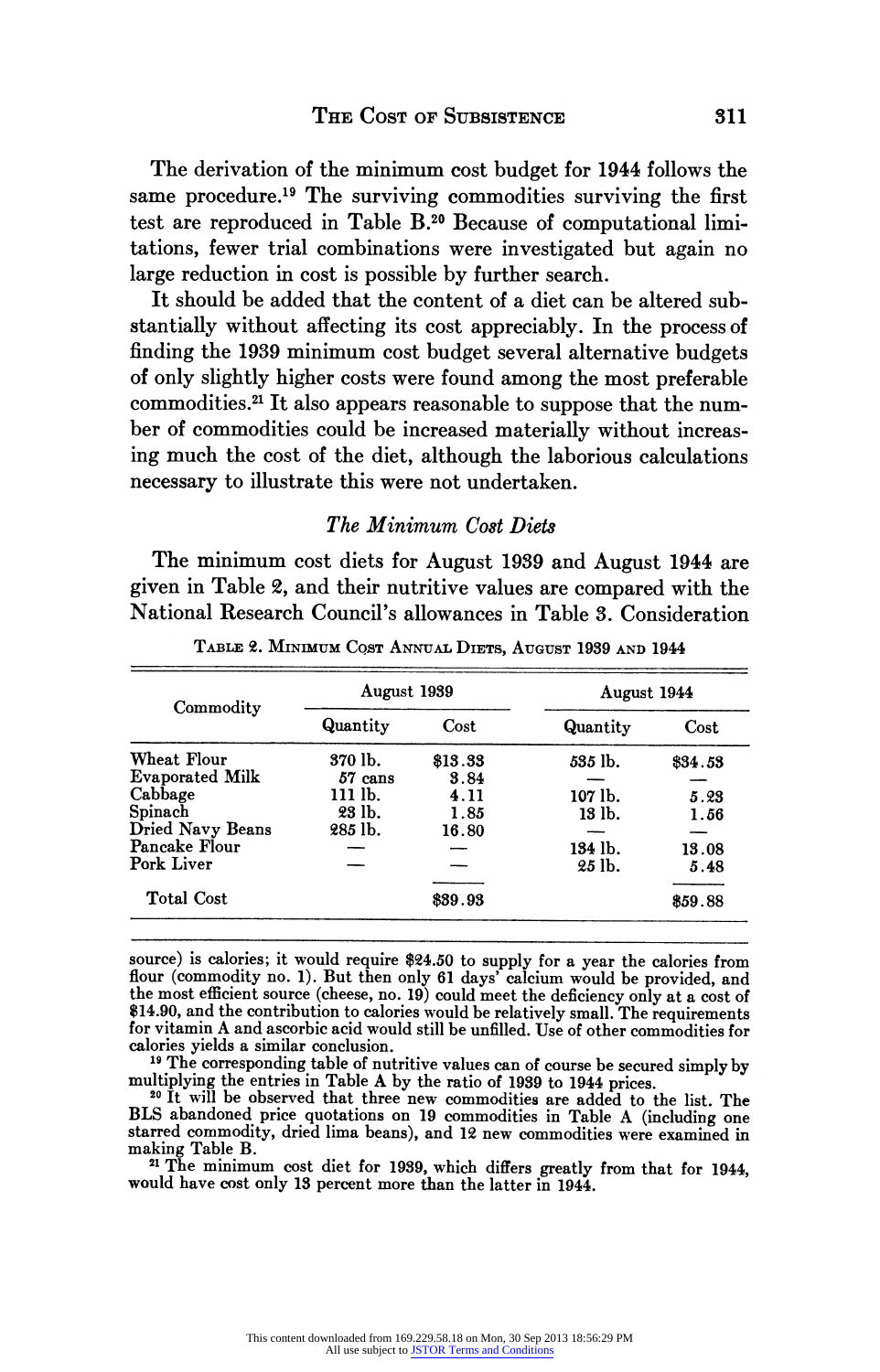**of the lists in Table 2 will suggest reasons in addition to those given in the preceding sections for not recommending the diets.** 

**The cost of the minimum cost diet rose exactly 50 percent from 1939 to 1944; the cost of food in the BLS index of retail prices of food rose 47 percent in the same period. The fact that the minimum cost diet, with its variable composition, increased slightly more than the (relatively) fixed-composition index of the BLS, is indicative of the fact (which the detailed data confirm) that the more efficient food sources rose relatively more in price.** 

|               | Percent of Year's Allowance* |             |  |
|---------------|------------------------------|-------------|--|
| Nutrient      | August 1939                  | August 1944 |  |
| Calories      | 100                          | 100         |  |
| Protein       | 194                          | 141         |  |
| Calcium       | 100                          | 100         |  |
| Iron          | 425                          | 245         |  |
| Vitamin A     | 100                          | 100         |  |
| Thiamine      | 220                          | 185         |  |
| Riboflavin    | 100                          | 100         |  |
| Niacin        | 148                          | 179         |  |
| Ascorbic Acid | 100                          | 100         |  |

**TABLES .ADEQUACY OF MINIMUM COST DIETS, AUGUST 1939 AND 1944** 

**\* The allowances are given in Table 1.** 

**In this connection it is interesting to notice that the quantity of wheat flour is increased substantially between the two dates, although its price rose more than other eligible cereals. This is an artificial example of the Giffen paradox, that** 

**a rise in the price of bread makes so large a drain on the resources of the poorer labouring families and raises so much the marginal utility of money to them, that they are forced to curtail their consumption of meat and the more expensive farinaceous foods; .. .22** 

**The purpose of the determination of the minimum cost diet will be explained in the next section, but in the light of comments of friends a few remarks (which are really a digression) may be added here. It is usually objected that relative prices would change if the commodities in Table 2 became the sole objects of demand. No one recommends these diets for anyone, let alone everyone; it would be the height of absurdity to practice extreme economy at the dinner table in order to have an excess of housing or recreation or** 

**<sup>22</sup> Marshall, A., Principles of Economics (8th ed.), p. 132.**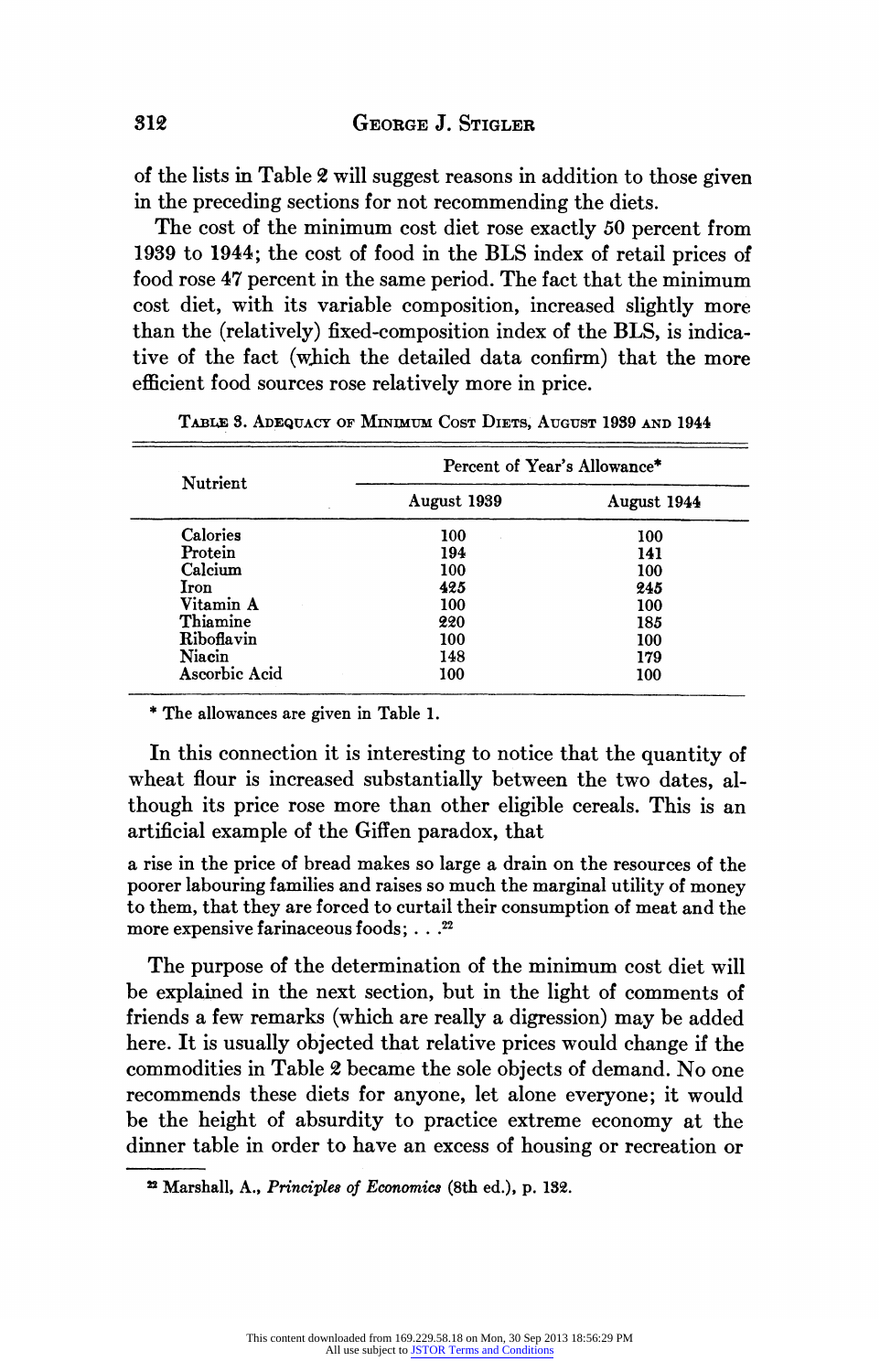**leisure. Waiving this point, all dietary studies accept the prices paid by consumers since these are the conditions of purchase which face the individual buyer. Moreover, any sensible system of prices will lead to similar results. If a society were so misguided as to adopt a minimum diet, it cannot be doubted that the prices of the commodities would fall once agriculture, transportation, food processing, and distributive industries were readjusted to this reduced task.** 

#### **Comparison with Other Diets**

**It would no doubt be possible to cull from the literature a very large number of absurd estimates of the minimum cost of subsistence. Instead, I shall list a few restrained estimates by competent dieticians:** 

- **1. In 1936 Carpenter and Stiebeling described a minimum cost diet which "gives the cheapest combination of foods that it is desirable to use for an indefinite period," which cost (in 1935) about \$125 a person.23 (It would have cost about \$100 in 1939.) A restricted diet for emergency use was also given; it cost \$83 in 1935.**
- **2. In 1939 Stiebeling and Clark estimated the cost of an "economical fair diet," as they unenthusiastically described it, at \$78 to \$104 per person in villages and cities. If the recommended classes of commodities are chosen from the BLS list, the 1939 cost would be about \$94 and the 1944 cost about \$138. This was explicitly stated not to be a minimum diet, but it was implied that much less was not tolerable.24**
- **3. M. S. Rose presented an unqualifiedly minimum diet which would have cost about \$115 in 1939.25**

**These low-cost diets of the professional dieticians thus cost about two or three times as much as a minimum cost diet.** 

**Why do these conventional diets cost so much? The answer is evident from their composition. The dieticians take account of the palatability of foods, variety of diet, prestige of various foods, and other cultural facets of consumption. Primarily on such grounds** 

**<sup>23</sup>Diets to Fit the Family Income, Department of Agriculture, Farmer's Bulletin** 

**No. 1757 (1936), p. 10. <sup>24</sup>Yearbook of Agriculture, 1939, p. 833: The diet is for families "in straightened circumstances"; it covers "average minimum requirements but does not afford as wide a margin of safety as desirable.... "** 

**<sup>2</sup>Foundations of Nutrition (1935), p. 472.**